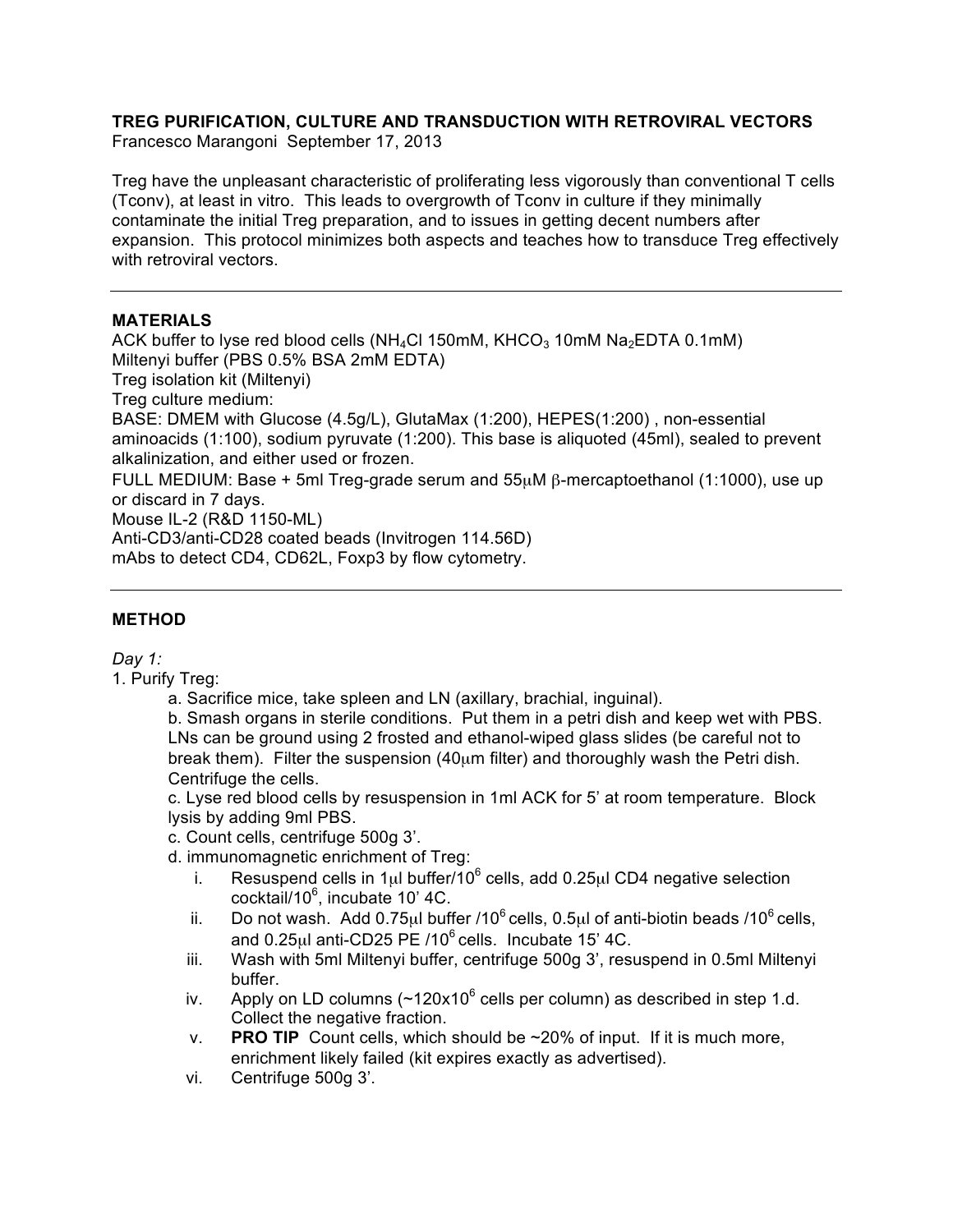- vii. Resuspend cells in 1 $\mu$ l anti-PE beads /10<sup>6</sup> cells, and 9 $\mu$ l of buffer /10<sup>6</sup> cells. Also add the other (non-PE labeled!) antibodies, e.g. CD4-PB 1:200, CD62L-APC 1:100. Incubate 15' 4C. Add 5ml Miltenyi buffer and centrifuge 500g 3'. Resuspend in 0.5ml Miltenyi buffer.
- viii. Apply on MS column (100x10 $^6$  cells per column).
	- Prime columns with 0.5ml Miltenyi buffer
	- Apply cells, resuspended in 0.5ml Miltenyi buffer
	- Wash 3x with 0.5ml Miltenyi buffer.
	- Keep positive fraction as CD4<sup>+</sup>CD25<sup>+</sup> Treg and negative fraction as CD4<sup>+</sup> CD25- responders.
	- Centrifuge enriched Treg at 500g 3' and resuspend them in 700  $\mu$ I T cell medium.

e. FACS sort Treg (CD4<sup>+</sup>CD25<sup>hi</sup>CD62L<sup>+</sup>). If by any chance you had GFP expressed by the Foxp3 locus, sort Treg as CD4<sup>+</sup>GFP<sup>+</sup>CD62L<sup>+</sup>. **NOTE** This step is essential to purify Tregs as much as possible. Even a small Tconv contamination will screw up the culture! f. Carefully transfer to a 15ml Falcon tube and centrifuge 500g 3'.

g. Keeping the count given by the flow sorter, resuspend Treg at 1x10 $6/$ ml in Treg medium.

# 2. Culture Treg:

a. Add IL-2 (400ng/ml, ~2000IU/ml) and CD3/CD28 coated beads, at a bead/cell ratio of 4:1.

b. Seed as follows:

<50000 : U bottom 96wells plate, 1 well.

50000 to 200000 : flat bottom 96wells plate, 1 well 200000 to 500000 : 48wells plate, 1 well (or 2-3 wells of 96wells plate) 500000 to one million: 24wells plate, 1 well. **NOTE** This is the most common

- condition, and the rest of the protocol is based on the usage of this vessel.
- c. Spin the plate down 1' 500g to facilitate cell-bead contacts.
- d. Incubate for 2 days. **NOTE** Do not touch them in the meanwhile!

# *Day 3:*

- 1. Prepare retroviral vector by supplementing the retroviral supernatant with IL2 400ng/ml and Polybrene 4 µg/ml. Calculate using 500µl of mixture per well.
- 2. Apply retroviral supernatant on cells. **NOTE** The general idea is to avoid disturbing Tregs as much as possible.
	- a. Spin the culture plate to make Tregs stick to the bottom, 1' 500g.
	- b. Delicately transfer old supernatant to a Falcon tube, to recover cells that did not stick to the bottom of the well. Immediately apply 400 $\mu$ l of retroviral supernatant supplemented with IL2 and Polybrene.
	- c. Spin the Falcon tube. Use the 100µl of mixture left to resuspend the cells in the Falcon tube, and add them to the respective well.
- 3. Proceed with spinfection: 1000g, 90' 32°C.
- 4. To replace retroviral supernatant with regular Treg medium + IL-2 400ng/ml, repeat the procedure at points 2b and 2c.

### *Day 4:*

- 1. Perform second spinfection, identical to day 3, points 1, 2 and 3.
- 2. Remove the anti-CD3/anti-CD28 beads